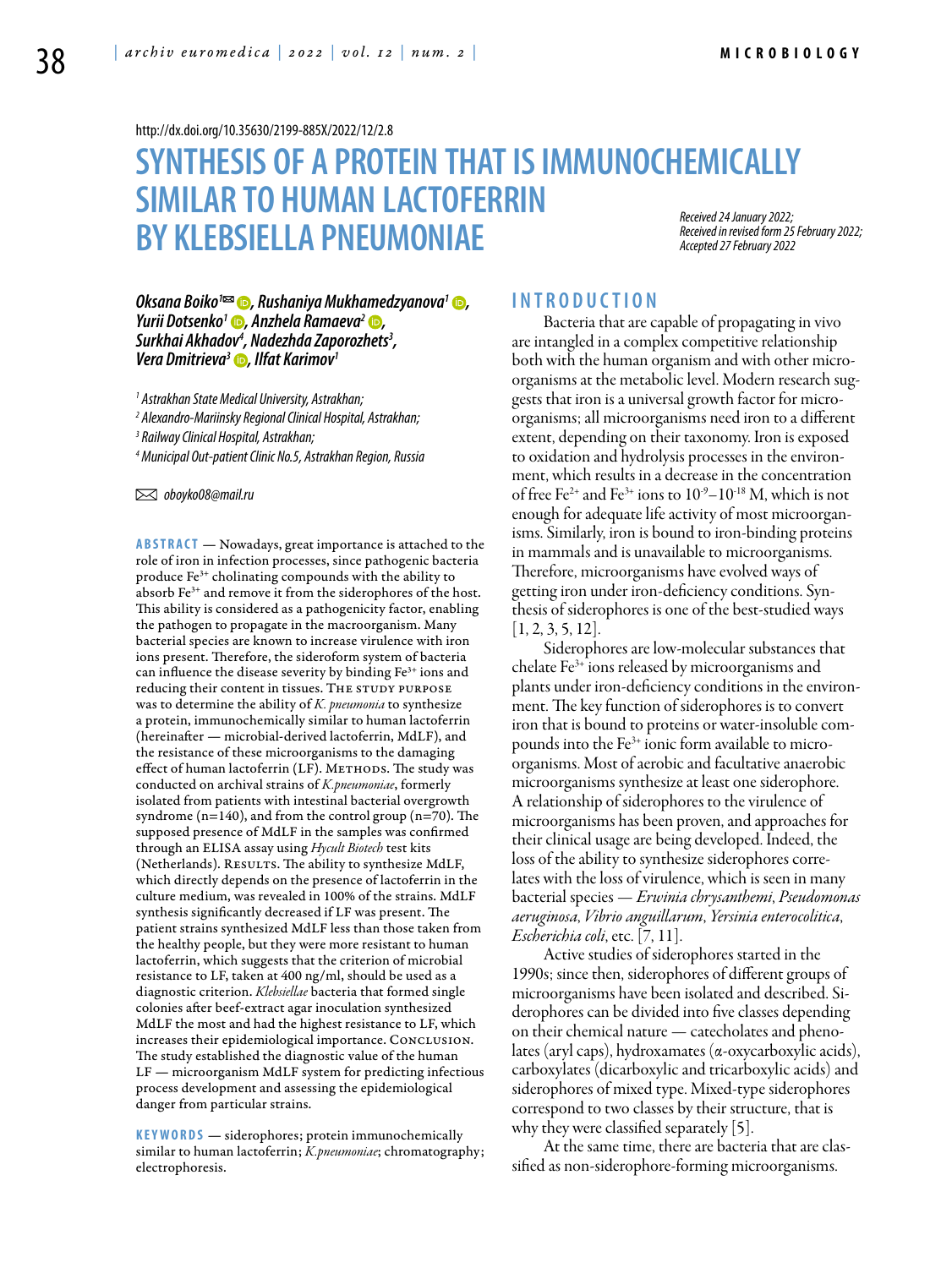These include, for example, *Neisseria* and *Moraxella*. They do not synthesize siderophores to utilize iron from the medium but utilize iron by means of special protein receptors on the surface of the outer membrane. Iron regulatory proteins are supposed to be such receptors. Enhanced expression of these proteins *in vitro* is observed under conditions of a limited amount of iron in the culture medium, in particular when chemical compounds (chelators) that form strong chelating complexes with iron are introduced into the medium. In particular, eleven iron regulatory proteins are known for *Neisseria meningitidis*, whereas only five have been reported for *Moraxella* so far. Basically, the iron regulatory proteins of *Neisseria meningitidis* are minor proteins under normal laboratory culture conditions and begin to express intensively only when the medium is iron-deficient. Cop B, which is one of the major proteins of *Moraxella catarrhalis* with a molecular mass of 81 kD, is quite sensitive to the iron content in the culture medium: its expression sharply increased under the conditions of limited iron content in the medium and, on the contrary, decreased in case of an increase in the  $Fe<sup>3+</sup>$  ion content in the medium. For in vitro growth, the mentioned Cop B is able to utilize iron from different sources — iron citrate, transferrin, lactoferrin and heme-containing proteins. It was found that increased expression of iron regulatory proteins, capable of specific binding of transferrin and human lactoferrin, was observed once the iron chelator EDDA was introduced into the *Moraxella* culture medium. Other studies have shown that a 37-kD iron regulatory protein that is typical of most *Neisseria* but is not expressed by *Moraxella* and non-pathogenic *Neisseria*, is localized mainly in the periplasmic space and is involved into the iron transfer from transferrin to the cytoplasmic membrane through the periplasm. An analogy has also been established between the active centre of this protein and the one of invertebrate transferrin [6, 12].

Lactoferrin belongs to the transferrin family and is capable of active binding and transporting of  $Fe<sup>3+</sup>$ and other mixed-valent metals. Previously examined lacroferrins are glycoproteins with the molecular masses within the range of 75–80 kDa, containing intramolecular disulfide bonds. A polypeptide chain of lactoferrin forms two globular domains called M- and C-lobes, connected with an alpha helix. Each lobe has an iron-binding centre. The tertiary structures of apo-lactoferrin (iron-free lactoferrin) and ironbinding lactoferrin differ [5, 7, 8, 9, 10]. For example, it is found that  $Fe<sup>3+</sup>$  binding plays an essential role in implementing the antioxidant and bacteriostatic function of lactoferrin. Along with antimicrobial activity, lactoferrin also has other biological properties — it

can act as an immunomodulatory agent, antioxidant and anti-inflammatory agent and transcriptional factor and definitely participates in iron metabolism  $[2, 4, 8, 9, 10]$ .

#### *The purpose*

of the study is to determine the ability of *K. pneumonia* bacteria to synthesize protein, immunochemically similar to human lactoferrin, and the resistance of these microorganisms to the damaging effect of human lactoferrin (LF).

## **Mat e rials a n d me t h o d s**

The culture under study was taken from a local centre for culture collection of microorganisms *Klebsiella pneumoniae*, isolated from the patients with the small intestinal bacterial overgrowth syndrome  $(n=140)$  and from the control group  $(n=70)$  and were identified as *Klebsiella pneumoniae* after performing standard microbiological tests and using the polymerase chain reaction (PCR) method. Later on, they were kept in a semisolid agar for microorganism cultures.

#### *Determining the production of the protein immunochemically similar to human lactoferrin*

The production of the protein that is immunochemically similar to human lactoferrin was determined in the following steps:

Lactoferrin solution (400 ng/ml concentration in the nutrient (beef-extract) broth) was poured into 0.2 ml tubes. Then a bacteriological loop was used to inoculate *K.pneumoniae* in the agar culture tubes.

At the same time, the authors took control samples with the beef-extract broth that did not contain lactoferrin, with *K.pneumoniae* being inoculated, as it was done with the test samples.

Once all the tubes were incubated at t=37° C for 24 hours, their content was centrifuged (5,000 rpm for 45 min). The supposed presence of MdLF in the samples was confirmed through an ELISA assay using *Hycult Biotech* test kits (Netherlands).

#### *Determining K.pneumoniae resistance to human lactoferrin*

The microbial number of *K.pneumoniae* culture in normal saline was adjusted to a concentration of 1020 CFU/ml by the turbidity standard (Scientific Centre for Expert Evaluation of Medicinal Products named after L.A. Tarasevich). After that, 0.3-ml suspension of *Klebsiellae* was added to two tubes; there were two tubes per strain.

Then 0.2 ml of lactoferrin apoform solution were added to the test sample (so that its final concentration was 400 ng/ml).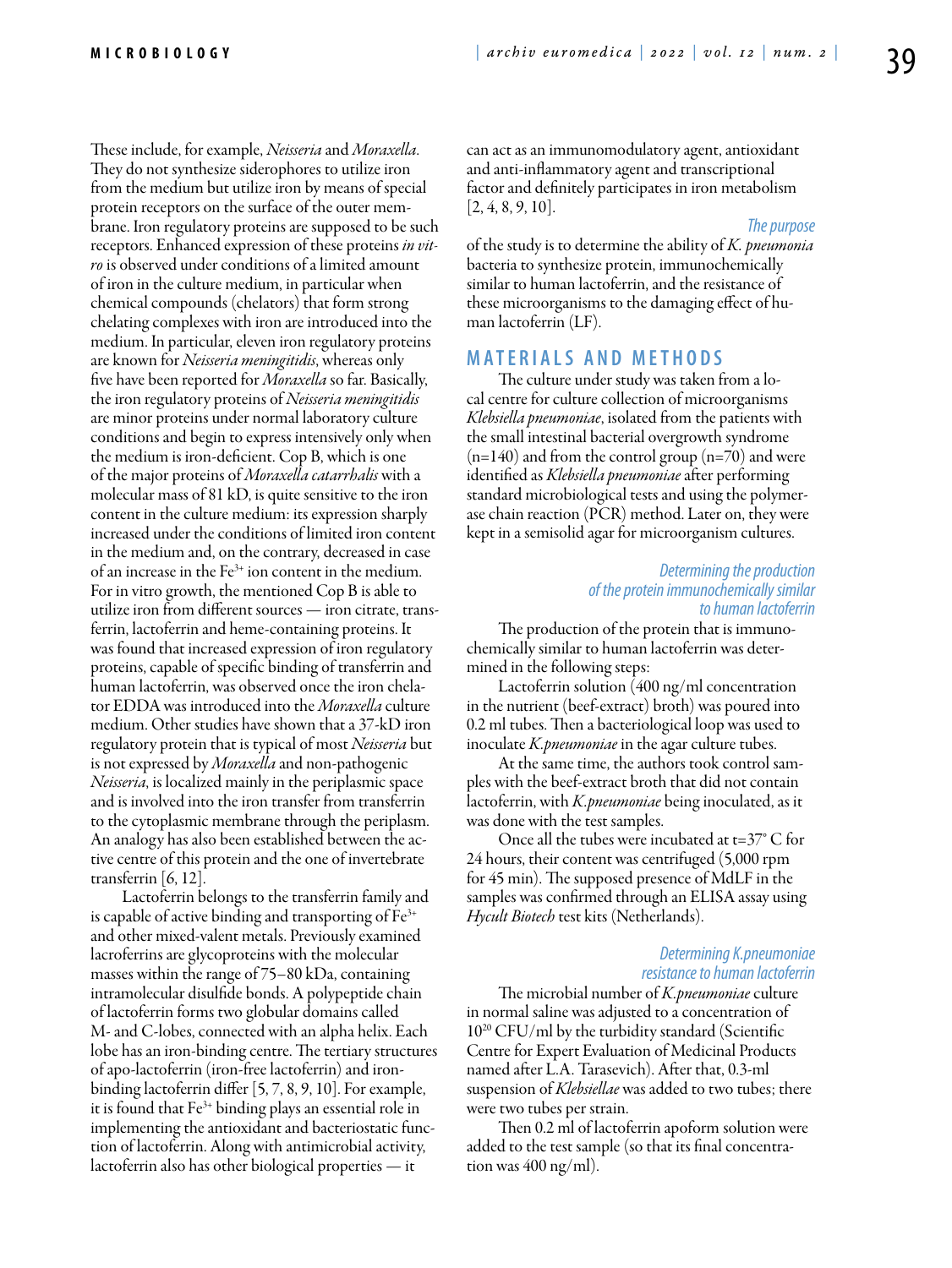0.2 ml of normal saline were added to the control sample instead of lactoferrin.

Once the samples were incubated ( $t=37^{\circ}$  C for 30 min), the reaction was stopped by adding 5 ml of broth to all the samples with subsequent measurement of optical density (OD1).

The samples were again incubated at  $t=37^{\circ}$  C for one hour to propagate lactoferrin-resistant *Klebsiellae*, and the optical density of the solutions was measured again (OD2).

The bactericidal effect of lactoferrin was calculated by the formula:

∆ODt – ∆ODc/∆ODt, where

∆ODc *is the changes in the optical density of the control samples*;

∆ODt *is the changes in the optical density of the test samples*.

The authors made an attempt to isolate and purify the protein that is immunologically similar to human lactoferrin (MdLF) from *Klebsiella* culture. MLF presence in the samples of the pre-centrifuged (5,000 rpm during 45 minutes) liquid culture of *K.pneumoniae* (meat-peptone broth, incubation time — 24 hours at t=37° C) was assumed on the basis of EIA results with the use of *Hycult biotech* test kits (Netherlands) [3].

# **Statis tical a n alysis**

The results were processed with standard variance statistics methods using Statistica 12 software. The statistical significance was assessed with the Wilcoxon– Mann–Whitney test at a significance level of p < 0.05.

### **R e s ult s**

The intensity of MdLF synthesis by *Klebsiellae* directly depended on the presence of lactoferrin in the medium (p<0.05). Interestingly, all *K.pneumoniae* cultures produced MdLF both in the presence of human LF in the culture medium and in its absence. However, the average concentration  $(M \pm m)$  of MdLF in the non-lactoferrin medium was 24.6±2.34 ng/ml, while it was 37.5% lower in the medium containing lactoferrin  $\text{(only 15.35±1.7 ng/ml)}$ .

*K.pneumoniae* that were isolated from the patients and the healthy group also demonstrated different levels of MdLF production: MdLF synthesis in the strains taken from the patients with SIBO averaged 9.62±1.1 ng/ml, which is p<0.05 reliably lower than in the strains isolated from the healthy group  $(17.98 \pm 2.21 \text{ ng/ml})$ .

Binding iron ions, lactoferrin largely provides the bactericidal activity of serum and many other biological fluids. *K.pneumoniae* isolated from the patients and the healthy group differed in their resistance to it. The

number of the survived microorganisms (in %) after their contact with lactoferrin at a concentration of 400 ng/ml was  $98.03 \pm 7.2$  in the strains isolated from the patients with SIBO and  $69.31 \pm 4.91$  (p<0.05) in the healthy group, which allows to recommend the lactoferrin resistance criterion as a prognostic one.

Therefore, one can speak of the existence of a kind of a human LF — microorganism MdLF system. The authors also revealed significant differences (Table 1) when considering this system among *Klebsiellae* with different growth rates on dense nutrient agar after inoculation with 1 ml of broth culture of *K.pneumoniae*.

The least significant production of MdLF was in the *Klebsiellae* with pronounced growth. At the same time, the lawn-growing *Klebsiellae*, i.e. suppressing all other bacteria most successfully, produced MdLF significantly higher (p<0.05). The lawn-growing *Klebsiellae* also had higher resistance to lactoferrin.

However, the most active synthesis of MdLF was noted in the *Klebsiellae* forming single colonies on dense medium (p<0.05 compared with the first group). The very representatives of this *Klebsiella* group proved to be the most resistant to lactoferrin — almost 100% of the cells remained viable.

#### **D iscu s si o n**

Microorganisms have evolved ways of getting iron in iron-deficiency conditions, which is important for optimal development in the environment and, in certain cases, may be critical for survival of the population. In this case, microbial strategies for getting iron can be considered as one of the factors that determine the formation and stability of microbial associations, playing an important role in the functioning of normal and pathological microbiocenoses in the host.

Interpreting the results obtained in the first part of the study, in particular the increased content of MdLF in the control samples against the test samples, the authors found that LF and MdLF had much in common in their structure and are similar in immunochemical terms. Therefore, it seems clear that synthesis of MdLF by *Klebsiellae* in the nutrient media containing human LF is inhibited on the principle of negative feedback. The same negative feedback mechanism also explains the reduced production of MdLF by strains isolated from the patients with the small intestinal bacterial overgrowth syndrome against the strains obtained from the healthy group, which was identified by the authors in further studies, since an increase in the concentration of LF in bacterial infections has been proven and described in numerous articles and reviews.

Parasites constantly face problems of survival in the adaptively changing environment of the host where they parasitize and where humans control the infec-